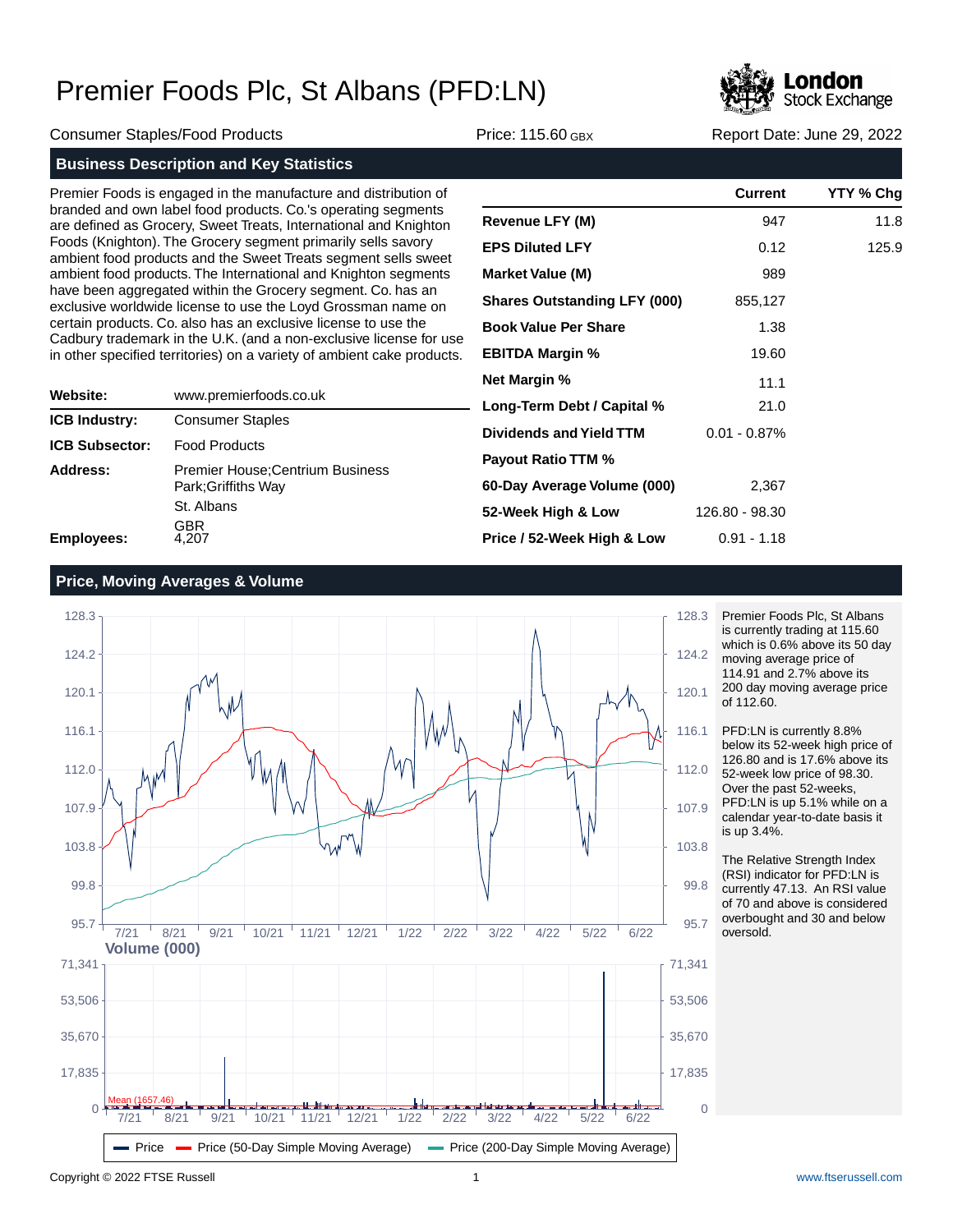

Consumer Staples/Food Products Price: 115.60 GBX Report Date: June 29, 2022

**Price Performance, Technical Indicators & Risk Metrics**

| <b>Price Performance</b> | % Change | <b>Difference</b><br><b>vs FTSE 350</b> | <b>Technical Indicators</b>          |        |
|--------------------------|----------|-----------------------------------------|--------------------------------------|--------|
| 1-Day $%$                | 0.17     |                                         | 0.54 50-Day Average Price            | 114.91 |
| 1-Week %                 | 1.23     | $-1.56$                                 | Price / 50-Day Average               | 1.01   |
| 4-Week %                 | $-2.86$  | 1.48                                    | 200-Day Average Price                | 112.60 |
| 52-Week %                | 5.09     | 5.85                                    | Price / 200-Day Average              | 1.03   |
| Quarter-to-Date %        | 1.40     | 5.27                                    | <b>RSI - Relative Strength Index</b> | 47.13  |
| Year-to-Date %           | 3.40     | 7.53                                    | <b>Risk Metrics</b>                  |        |
| Last Month %             | 6.67     | 6.18                                    | <b>Price Volatility</b>              | 2.12   |
| Last Quarter %           | 1.97     | 2.24                                    | <b>Sharpe Ratio</b>                  | 0.16   |
| Last Calendar Year %     | 11.58    |                                         | -2.78 Sortino Ratio                  | 0.62   |

## **5-Year Price Performance vs. FTSE 350**

**Premier Foods Plc, St Albans Current: 2.77 CAGR: 22.7%**<br> **FTSE 350 Index Current: 0.99 CAGR: -0.1%**  $0.3 \frac{1}{10.3 \frac{1}{10.3 \frac{1}{10.3 \frac{1}{10.3 \frac{1}{10.3 \frac{1}{10.3 \frac{1}{10.3 \frac{1}{10.3 \frac{1}{10.3 \frac{1}{10.3 \frac{1}{10.3 \frac{1}{10.3 \frac{1}{10.3 \frac{1}{10.3 \frac{1}{10.3 \frac{1}{10.3 \frac{1}{10.3 \frac{1}{10.3 \frac{1}{10.3 \frac{1}{10.3 \frac{1}{10.3 \frac{1}{10.3 \frac{1}{10.3 \frac{1}{10.3 \$ 0.6  $\parallel$  0.6 0.8  $\left\{ \begin{array}{ccc} \downarrow & \vee & \vee & \vee & \downarrow \\ \downarrow & & \vee & \vee & \downarrow \end{array} \right\}$   $\left\{ \begin{array}{ccc} \downarrow & \downarrow & \downarrow \\ \downarrow & & \downarrow \end{array} \right\}$  0.8 1.0  $\mu$   $\sim$  1.0 1.3  $\uparrow$  1.3 1.5  $\pm$  1.5  $\pm$  1.5  $\pm$  1.5  $\pm$  1.5  $\pm$  1.5  $\pm$  1.5  $\pm$  1.5  $\pm$  1.5  $\pm$  1.5  $\pm$  1.5  $\pm$  1.5  $\pm$  1.5  $\pm$  1.5  $\pm$  1.5  $\pm$  1.5  $\pm$  1.5  $\pm$  1.5  $\pm$  1.5  $\pm$  1.5  $\pm$  1.5  $\pm$  1.5  $\pm$  1.5  $\pm$  1.5  $\pm$  1.5 1.8  $\uparrow$  1.8 2.0  $\parallel$  2.0 2.2  $\uparrow$  2.2 2.5 2.5 2.7  $\uparrow$  2.7  $\uparrow$  2.7  $\uparrow$  2.7  $\uparrow$  2.7  $\uparrow$  2.7  $\uparrow$  2.7  $\uparrow$  2.7  $\uparrow$  2.7  $\uparrow$  2.7  $\uparrow$  2.7  $\uparrow$  2.7  $\uparrow$  2.7  $\uparrow$  2.7  $\uparrow$  2.7  $\uparrow$  2.7  $\uparrow$  2.7  $\uparrow$  2.7  $\uparrow$  2.7  $\uparrow$  2.7  $\uparrow$  2.7  $\uparrow$  2.7  $\uparrow$  2 2.9  $\parallel$  2.9  $3.2$  and  $3.2$  and  $3.2$  and  $3.2$  and  $3.2$  and  $3.2$  and  $3.2$  and  $3.2$  and  $3.2$  and  $3.2$ 2017 2018 2019 2020 2021 2022 PFD:LN ^NMX:LN

**FTSE 350 Index Current: 0.99 CAGR: -0.1%**

Over the past five years, Premier Foods Plc, St Albans's stock price is up 176.9% which is 177.4% above the FTSE 350 Index performance of -0.5% over the same period. Premier Foods Plc, St Albans's cumulative annualized growth rate (CAGR) over the five year period has been 22.7% while that of the FTSE 350 Index has been -0.1%.

Over the past year, Premier Foods Plc, St Albans's stock price performance of 5.1% has outperformed that of the FTSE 350 Index by 5.9%. On a yearto-date basis, Premier Foods Plc, St Albans's stock price performance of 3.4% has outperformed the FTSE 350 Index by 7.5%.

Over the past week, Premier Foods Plc, St Albans's stock price performance of 1.2% has underperformed that of the FTSE 350 Index by 1.6%.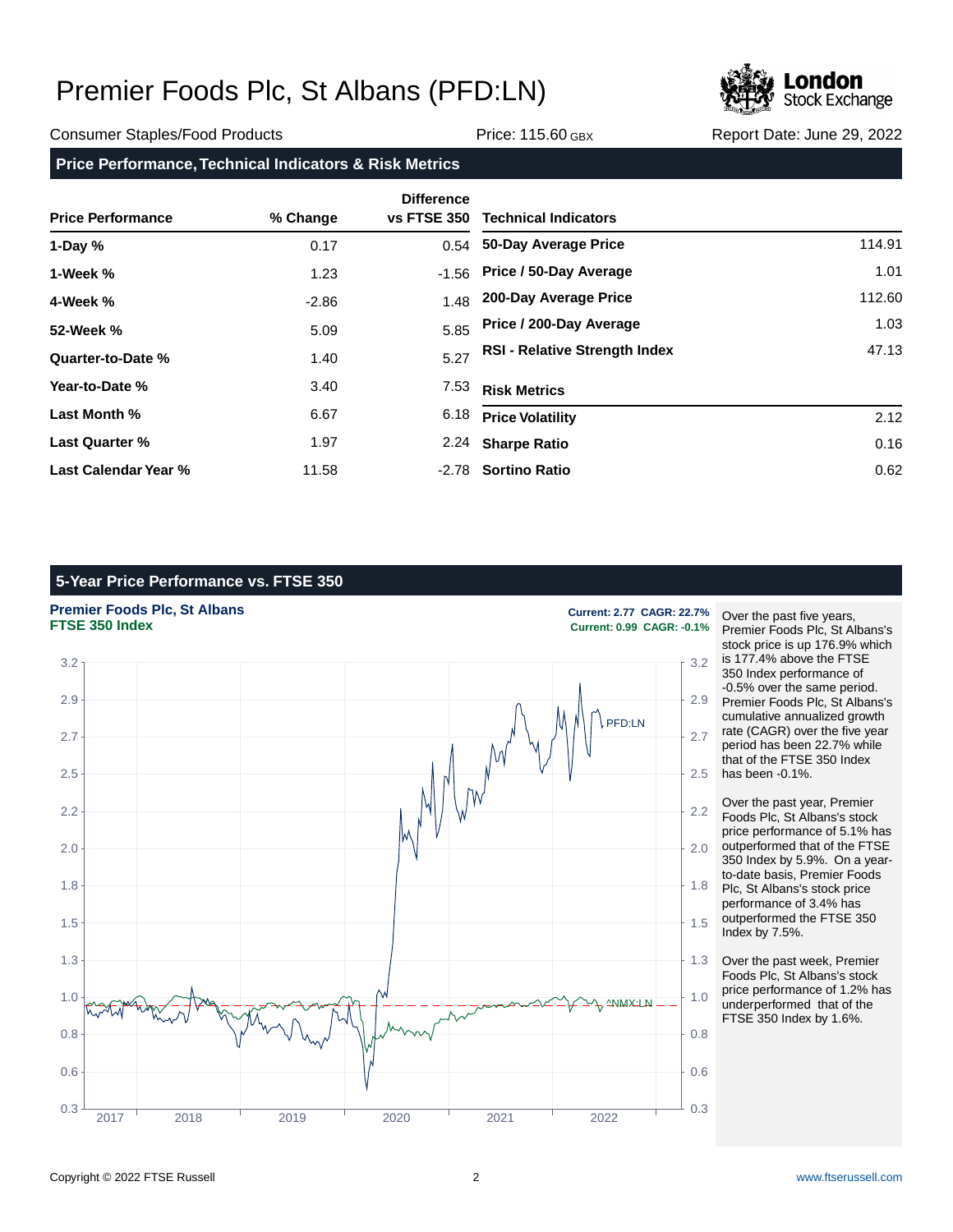

Consumer Staples/Food Products Price: 115.60 GBX Report Date: June 29, 2022

**Growth and Profitability Metrics**

| <b>Historical Growth</b> | 3-Year | 5-Year |         | 10-Year Profitability    | <b>Current</b> | 5-Year<br>Average | 10-Year<br>Average |
|--------------------------|--------|--------|---------|--------------------------|----------------|-------------------|--------------------|
| Revenues %               | 5.0    | 4.2    |         | -9.6 Gross Margin %      | 35.4           | 34.4              |                    |
| Revenues Per Share %     | 4.2    | 1.5    | $-41.1$ | <b>EBITDA Margin %</b>   | 19.6           | 14.1              |                    |
| <b>EBITDA %</b>          | 14.9   | 11.3   |         | -4.2 Pre-Tax Margin %    | 13.0           | 3.1               |                    |
| <b>EPS Diluted %</b>     | 138.4  | 28.4   |         | 999.9 Net Margin %       | 11.1           | 2.4               |                    |
| Free Cash Flow %         | 21.8   | $-3.8$ |         | -30.0 Return on Equity % | 6.7            | 1.4               |                    |
| Cash from Operations %   | 17.8   | $-2.1$ |         | -1.2 Return on Capital % | 5.2            | 1.1               |                    |
| <b>Book Value %</b>      | 7.0    | 6.1    |         | -5.3 Return on Assets %  | 3.7            | 0.8               |                    |



years. Premier Foods Plc, St Albans's

Premier Foods Plc, St Albans's cumulative annualized revenue growth rate over the charted period is 4.9%. This compares to cumulatative annualized growth of 5.0% over the past 3

cumulative annualized EPS growth rate over the charted period is 128.8%. This compares to cumulatative annualized growth of 138.4% over the past 3 years.



 $-4.0$   $-64.0$   $-64.0$   $-64.0$   $-64.0$   $-64.0$  $-0.3$   $-0.3$  $3.5 +$   $3.5$  $7.2$   $7.2$ 2017 2018 2019 2020 2021 2022 an (1.49)

Premier Foods Plc, St Albans's net profit margin of 11.1% is 8.6% above the period's mean net margin of 2.5%. During the charted period, the observed net profit margin high and low were 11.1% and -4.1% respectively.

Premier Foods Plc, St Albans's return on equity of 6.7% is 5.2% above the period's mean return on equity of 1.5%. During the charted period, the observed ROE high and low were 6.7% and -3.5% respectively.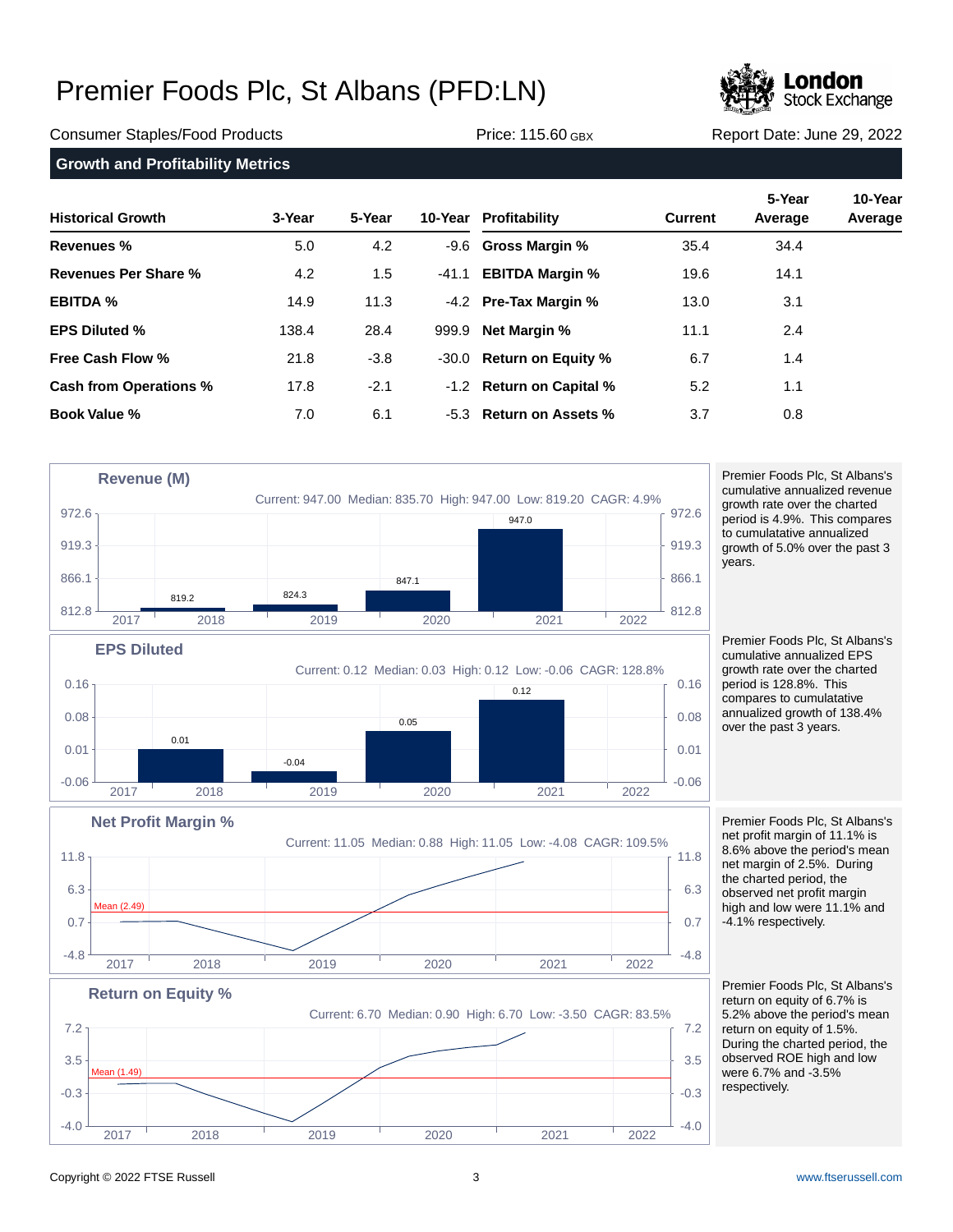

| <b>Consumer Staples/Food Products</b> |                |                         |                          | <b>Price: 115.60 GBX</b>      | Report Date: June 29, 2022 |                         |                          |
|---------------------------------------|----------------|-------------------------|--------------------------|-------------------------------|----------------------------|-------------------------|--------------------------|
| <b>Valuation Metrics</b>              |                |                         |                          |                               |                            |                         |                          |
|                                       | <b>Current</b> | 5-Year<br><b>Median</b> | 10-Year<br><b>Median</b> |                               | <b>Current</b>             | 5-Year<br><b>Median</b> | 10-Year<br><b>Median</b> |
| <b>Price / EPS TTM</b>                | 9.5            | 27.4                    |                          | 64.3 Earnings Yield %         | 10.12                      | 2.14                    | 1.85                     |
| <b>Price / Sales</b>                  | 1.1            | 0.4                     |                          | 0.4 Free Cash Flow Yield %    | 6.82                       | 9.79                    | 11.48                    |
| <b>Price / Operating Cash Flow</b>    | 6.4            | 6.1                     | 6.6                      | Dividend Yield %              | 0.87                       |                         |                          |
| <b>Price / Book Value</b>             | 0.8            | 0.4                     |                          | 0.5 Enterprise Value / EBITDA | 7.0                        | 7.2                     | 8.1                      |



Premier Foods Plc, St Albans is trading at 9.48 times its EPS generated during the latest fiscal year. This multiple is below the historically observed median of 13.77, while high and low observations have been 99.90 and 4.80.

Premier Foods Plc, St Albans is trading at a Price to Sales ratio of 1.05 based on sales generated during the latest fiscal year. This ratio is above the historically observed median ratio of 0.43, while high and low observations have been 1.15 and 0.20.

Premier Foods Plc, St Albans is trading at a Price to Book ratio of 0.84 based on book value at the latest fiscal year end. This ratio is above the historically observed median of 0.41, while high and low observations have been 0.92 and 0.13.

Premier Foods Plc, St Albans has a Free Cash Flow Yield of 6.82% based on free cash flow generated during the latest fiscal year. This value is below the historically observed median yield of 9.80%, while high and low observations have been 39.54 and 6.21.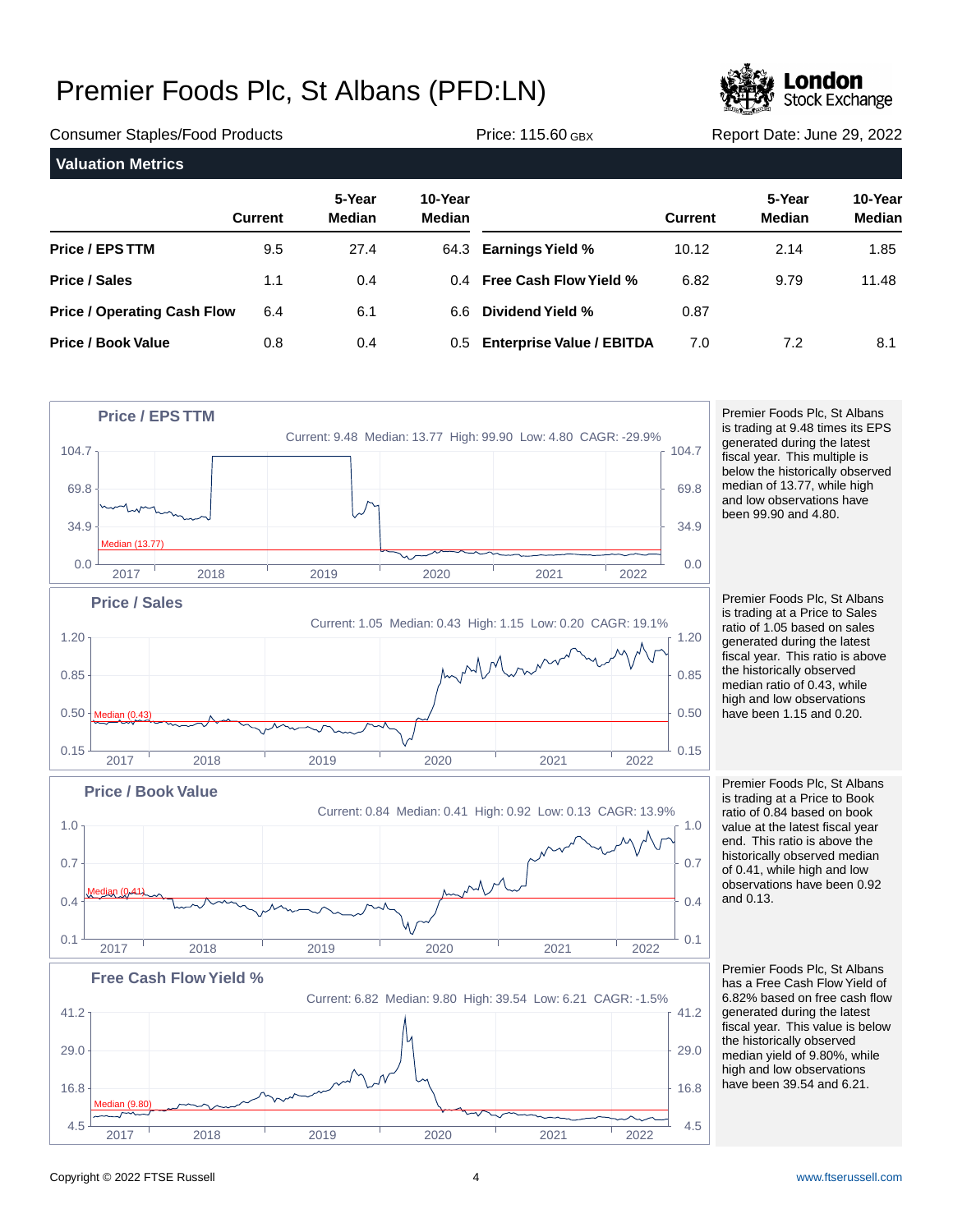

| <b>Consumer Staples/Food Products</b> |                |                    |                           |                     | <b>Price: 115.60 GBX</b> | Report Date: June 29, 2022 |                      |       |
|---------------------------------------|----------------|--------------------|---------------------------|---------------------|--------------------------|----------------------------|----------------------|-------|
| <b>Dividends Data</b>                 |                |                    |                           |                     |                          |                            |                      |       |
| Dividends Per Share TTM               |                | 0.01               | <b>Payout Ratio TTM %</b> |                     | $\%$                     |                            | Dividend Yield TTM % | 0.87% |
| Rate                                  | <b>Ex Date</b> | <b>Record Date</b> |                           | <b>Payment Date</b> | <b>Currency</b>          | <b>Note</b>                |                      |       |
| 0.010                                 | 01-07-2021     | 02-07-2021         |                           | 30-07-2021          | GBP                      |                            | <b>FINAL GROSS</b>   |       |

## **Dividend Growth and Yield**



Premier Foods Plc, St Albans's trailing 12-month dividend per share is 0.01 and its dividend has grown at a cumulative annualized rate of over the charted period. This compares to dividend growth of % over the past year and cumulative annualized growth of % over the past 3 years.



Premier Foods Plc, St Albans's current dividend yield is 0.87% based on trailing 12 month dividends. The current yield is above the historically observed median of 0.85% and, over the charted time period, the observed high yield has been 0.93% and the observed low yield has been 0.79%.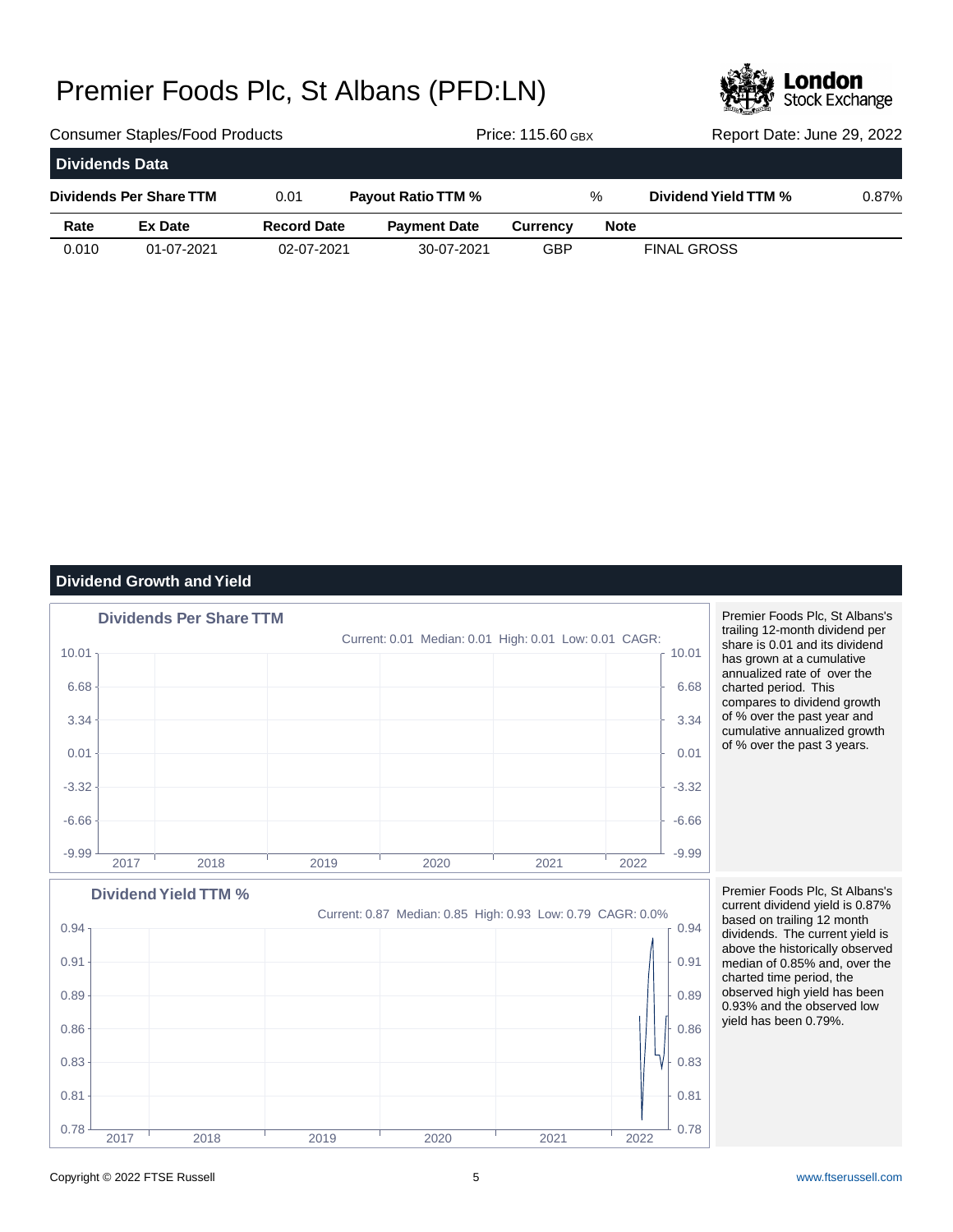

Consumer Staples/Food Products Price: 115.60 GBX Report Date: June 29, 2022

### **ICB Subsector Peer Comparisons**











## **Price / EPS TTM Price / Book Value**



### **EPS 5-Year Growth Rate % Revenue 5-Year Growth Rate %**

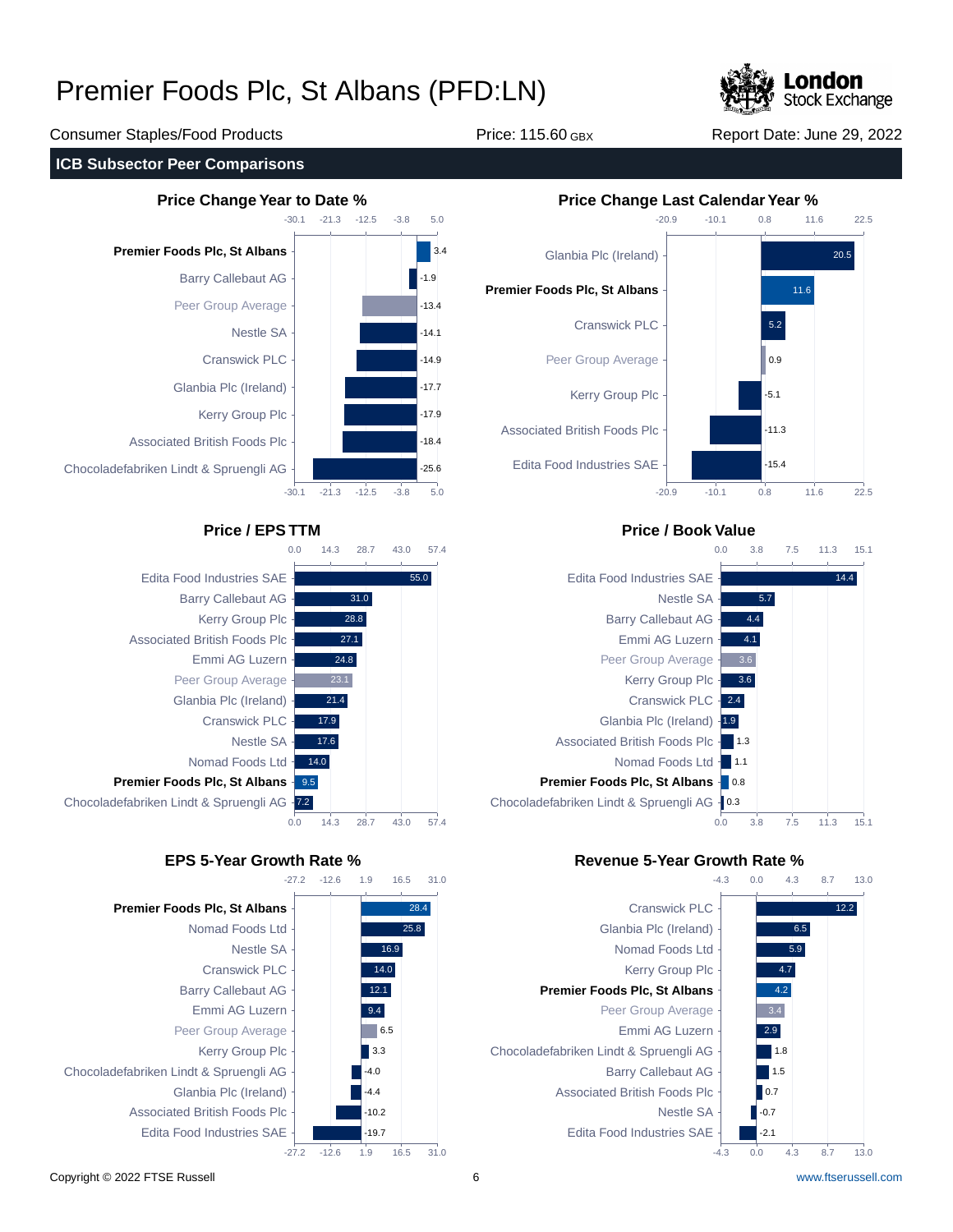

### Consumer Staples/Food Products Price: 115.60 GBX Report Date: June 29, 2022

### **Abbreviations:**

| <b>CAGR</b>   | - Cumulative annual growth rate.                                |
|---------------|-----------------------------------------------------------------|
| <b>EBIT</b>   | - Earnings before interest and taxes.                           |
| <b>EBITDA</b> | - Earnings before interest, taxes, depreciation & amortization. |
| LFY           | - Last fiscal year                                              |
| М             | - Million                                                       |
| <b>LON</b>    | - London Stock Exchange                                         |
|               |                                                                 |

### **Definitions:**

**Market Value** - Weekly Price times latest Shares Outstanding times any applicable ADR factor.

**Revenue** - Sum of the last four quarters of Revenues.

**Revenue Per Share** - Sum of the last four quarters of Total Revenue divided by Weighted Average Shares Outstanding.

**Operating EPS LFY** - EPS excluding non-recurring, non-operating items, fiscal year aligned TTM value.

60-Day Average Volume (000) - The average of the last 60 daily volume values in thousands of shares.

**Price 52-Week High** - The high closing price from the last 52 weeks of daily closing prices.

**Price 52-Week Low** - The low closing price from the last 52 weeks of daily closing prices.

**Price / 52-Week High** - Latest price divided by the high price from the past 52 weeks of daily closing prices.

**Price / 52-Week Low** - Latest price divided by the low price from the past 52 weeks of daily closing prices.

**50-Day Average Price** - Mean of last 50 daily closing prices.

**200-Day Average Price** - Mean of last 200 daily closing prices.

Price / 50-Day Average Price - Latest closing price divided by mean of last 50 daily closing prices, as a percentage.

**Price / 200-Day Average Price** - Latest closing price divided by mean of last 200 daily closing prices, as a percentage.

Relative Strength Index - Relative Strength Index or RSI measures the magnitude of gains over a given time period against the magnitude of losses over that period. The equation is RSI = 100 - 100 / (1 + RS) where RS = (total gains / n) / (total losses / n) and n = number of RSI periods. In this item, 14 days is used and one year of daily prices are considered. A value of 30 or below may imply oversold and 70 or above may imply overbought.

**Price Volatility** - The standard deviation of the last 20 days of daily closing prices.

Sharpe Ratio - The 5 year average of the excess monthly return over the risk - free rate(1 - month T - bill) over the 5 year standard deviation of the same series.

**Sortino Ratio** - The same calculation as the Sharpe Ratio but with positive excess returns set to zero for the standard deviation denominator, so only negative volatility weighs in.

**Dividends Per Share TTM** - Sum of the last four quarters of Dividends Per Share.

Payout Ratio - Dividends Per Share TTM divided by Operating EPS TTM.

**Dividend Yield TTM %** - Sum of the last four quarter of Dividends Per Share divided by Weekly Price.

**EBITDA** - Sum of the last four quarters of EBITDA (Operating Income + Depreciation & Amortization).

**Free Cash Flow** - Sum of the last four quarters Net Cash from Operations minus Capital Expenditures (Purchase of Property, Plant & Equipment), from the Cash Flow Statement.

**Book Value Per Share** - Total Common Equity last quarter divided by Shares Outstanding last quarter.

**Gross Margin %** - Sum of the last four quarters Gross Profit divided by the sum of the last four quarters Revenues.

**EBITDA Margin %** - Sum of the last four quarters EBITDA divided by the sum of the last four quarters Revenues.

**Pre-Tax Margin %** - Sum of the last four quarters of Earnings Before Taxes divided by sum of the last four quarters Revenues.

**Net Profit Margin %** - Sum of the last four quarters of Operating EPS divided by sum of the last four quarters Revenues Per Share.

**Return on Equity %** - Sum of the last four quarters of Operating EPS divided by the average of the last four quarters Book Value.

**Return on Capital %** - Sum of the last four quarters of Operating EPS divided by the average of the last four quarters Total Capital Per Share.

**Return on Assets %** - Sum of the last four quarters of Operating EPS divided by the average of the last four quarters Total Assets Per Share.

**Price / EPS TTM** - Weekly Price divided by the sum of the last four quarters of Operating EPS (capped at 99.9).

**Price / Sales** - Weekly Price divided by Revenues Per Share TTM.

**Price / Book Value** - Weekly Price divided by Book Value Per Share last quarter. Book Value Per Share is Total Common Equity last quarter divided by Shares Outstanding last quarter (capped at 49.9).

**Free Cash Flow Yield %** - Free Cash Flow Per Share TTM divided by Weekly Price.

Enterprise Value - Market Value plus Total Debt last year plus Preferred Equity last year minus Cash & Cash Equivalents last year.

**Enterprise Value / Sales** - Enterprise Value divided by the sum of the last four quarters of Revenue.

**Enterprise Value / EBITDA** - Enterprise Value divided by EBITDA TTM.

**Enterprise Value / EBIT** - Enterprise Value divided by trailing four quarters of Operating Income.

Enterprise Value / Free Cash Flow- Enterprise Value divided by the sum of the last four quarters of Free Cash Flow.

**Russell 1000 Index** - The largest 1,000 stocks by market cap, the index comprehensively covers the US large cap universe.

EPS 5-Year Growth Rate % is capped at 999.9%.

Revenue 5-Year Growth Rate % is capped at 999.9%.